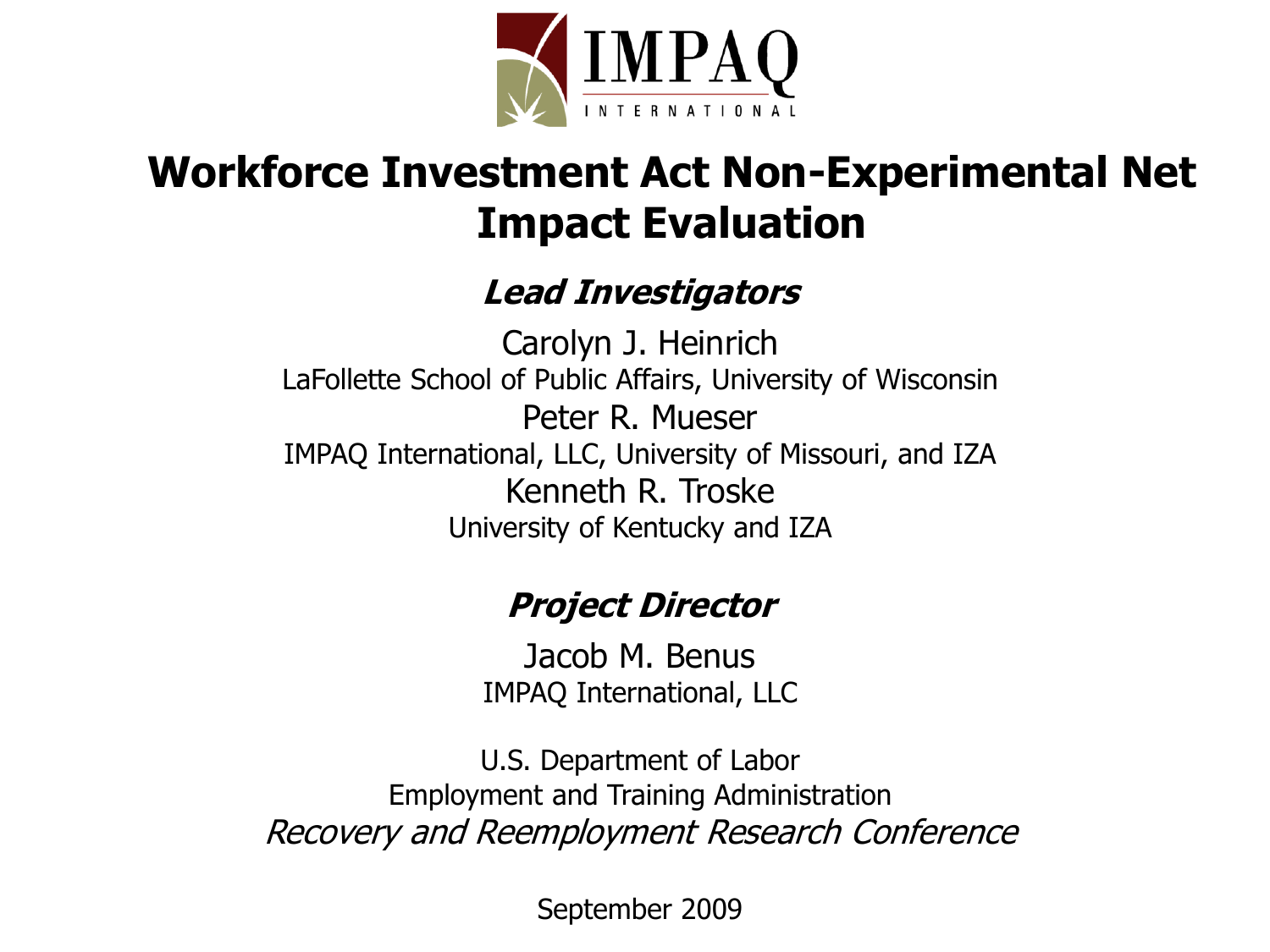# **The Workforce Investment Act**

1998 Workforce Investment Act (WIA)

- Current annual budget: \$3 billion
- Implemented in 2000 in most states, replacing the Job Training Partnership Act (JTPA)
- Impact Estimates for primary programs serving adults:
	- Adult Program providing job search services and job training for disadvantaged workers
	- Dislocated Worker (DW) Program providing retraining and reemployment services for workers losing their jobs
- Using state administrative data for 12 states
	- Connecticut, Indiana, Kentucky, Maryland, Mississippi, Missouri, Minnesota, Montana, New Mexico, Tennessee, Utah, Wisconsin 2

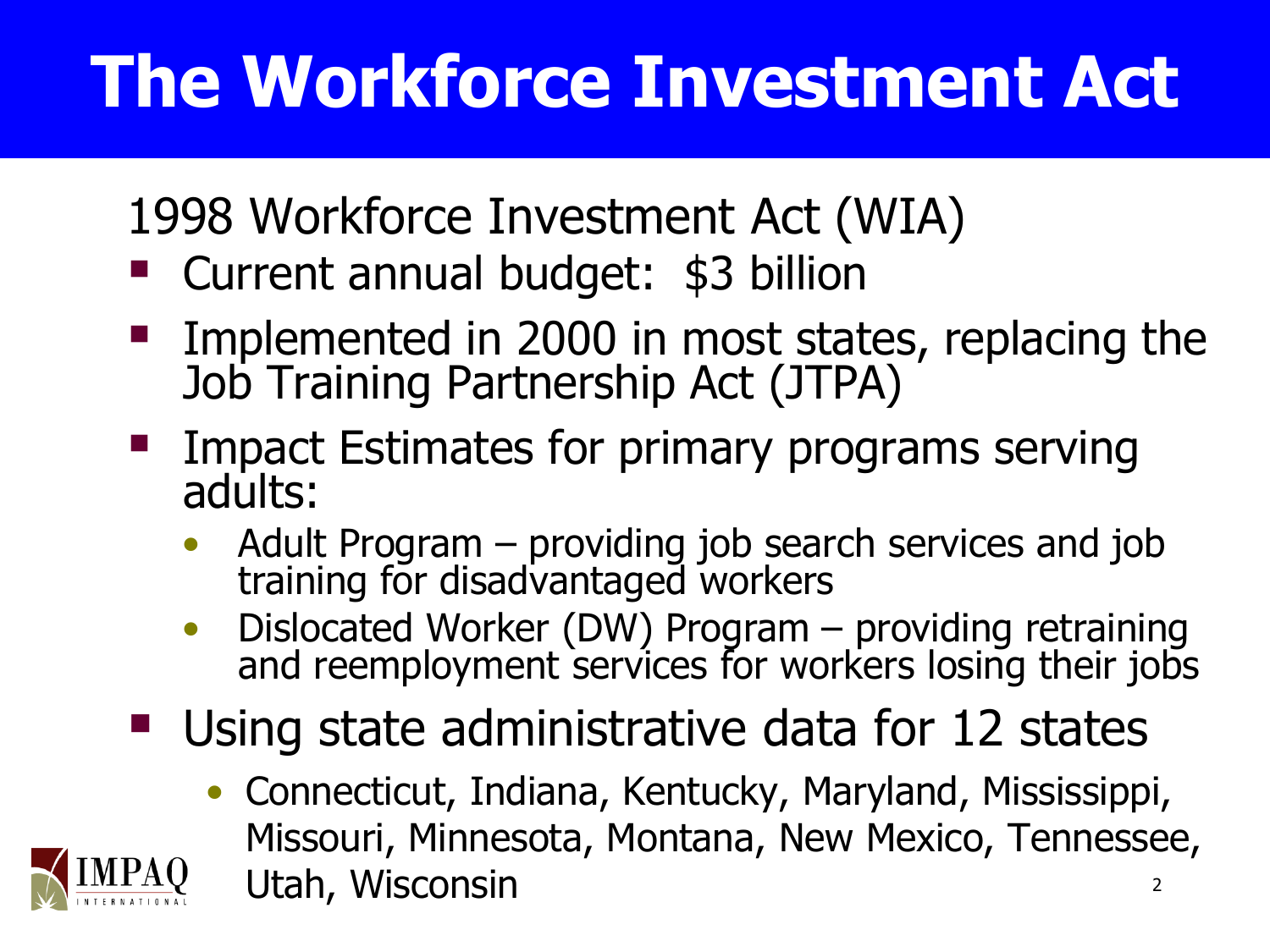## **Methods: Propensity Score Matching**

Outcome: Earnings & employment 16 qtrs Control variables:

- Calendar quarter of program entry
- **Demographics: gender (exact match), age,** education, race/ethnicity
- **Disability, veteran**
- **Local labor market**
- $\blacksquare$  Employment and earnings over the two years prior to program entry
- **Industry of most recent job**



Prior program participation (WIA, UI, ES),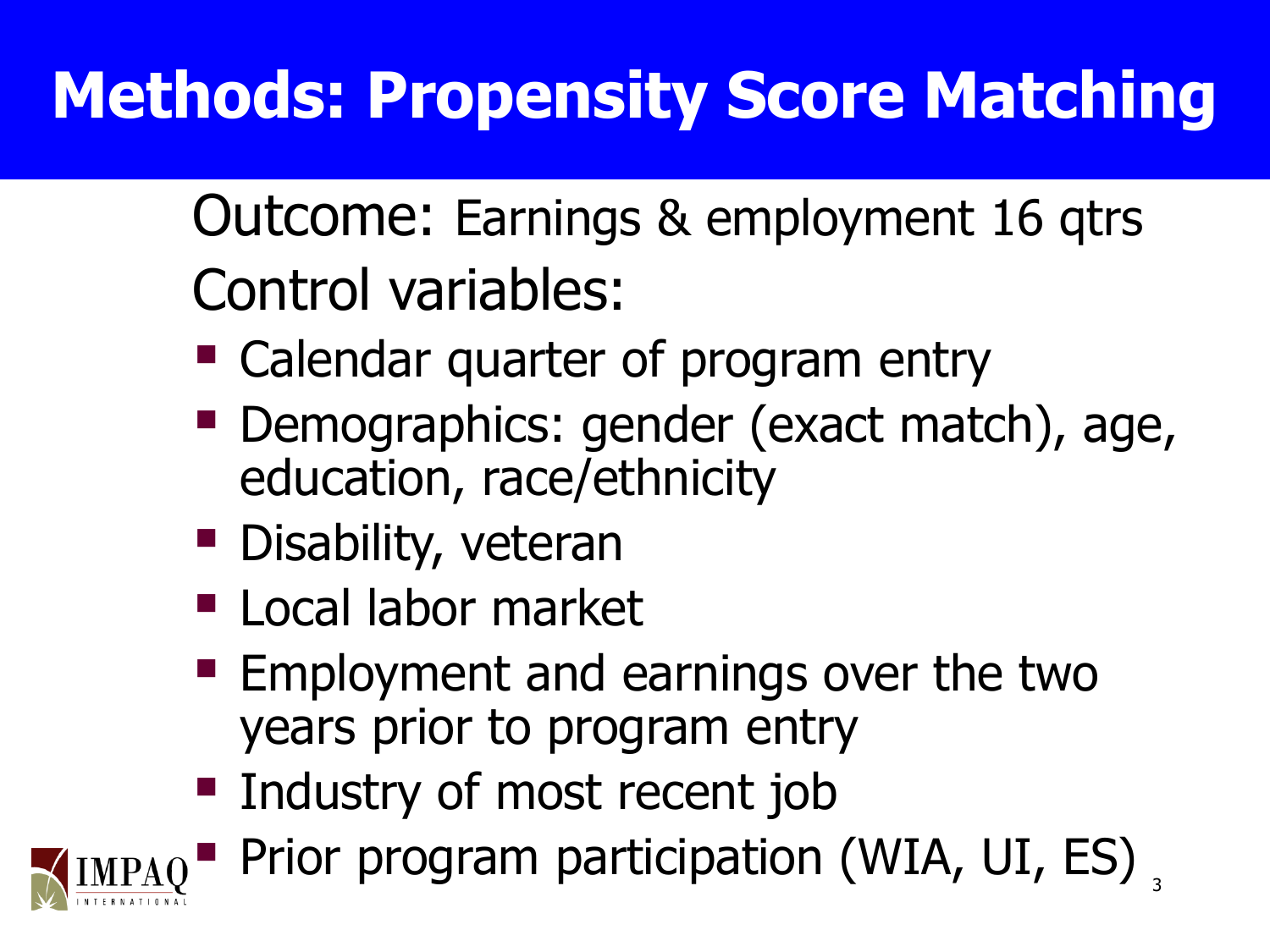## **Comparisons**

- WIA participants entering in
	- PY2003 (July 2003-June 2004)
	- PY2004 (July 2004-June 2005)
- **Comparison group** 
	- Program contact in quarter of entry
		- UI claim data
		- Employment Service (ES) Wagner-Peyser
		- WIA participants entering and who did not receive training services (training impact)

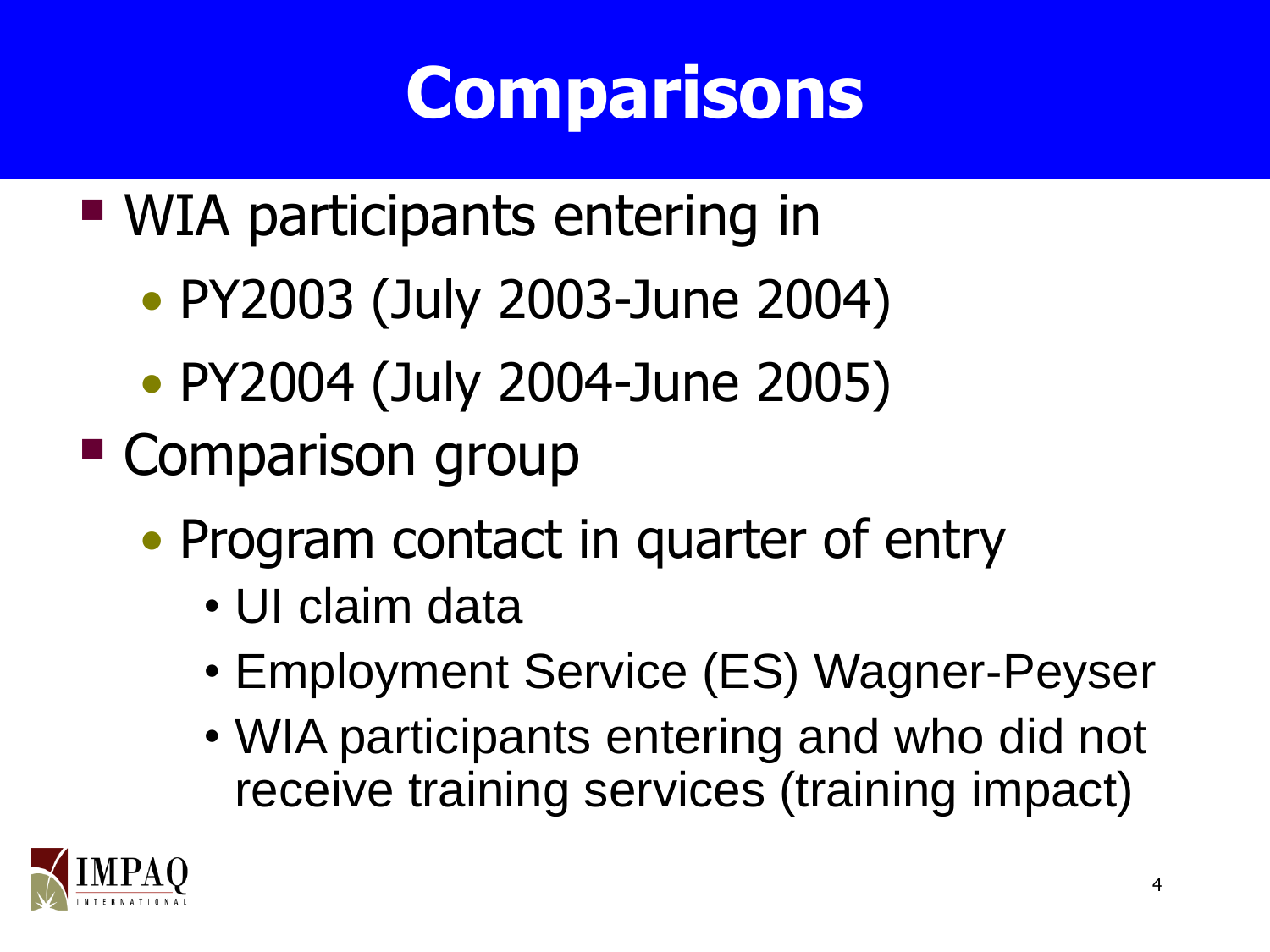### **Impact Estimates: Adult Program All Services**

**Figure V.1 Program Treatment Effect on Quarterly Earnings, Adult WIA versus Comparison Group : Females**

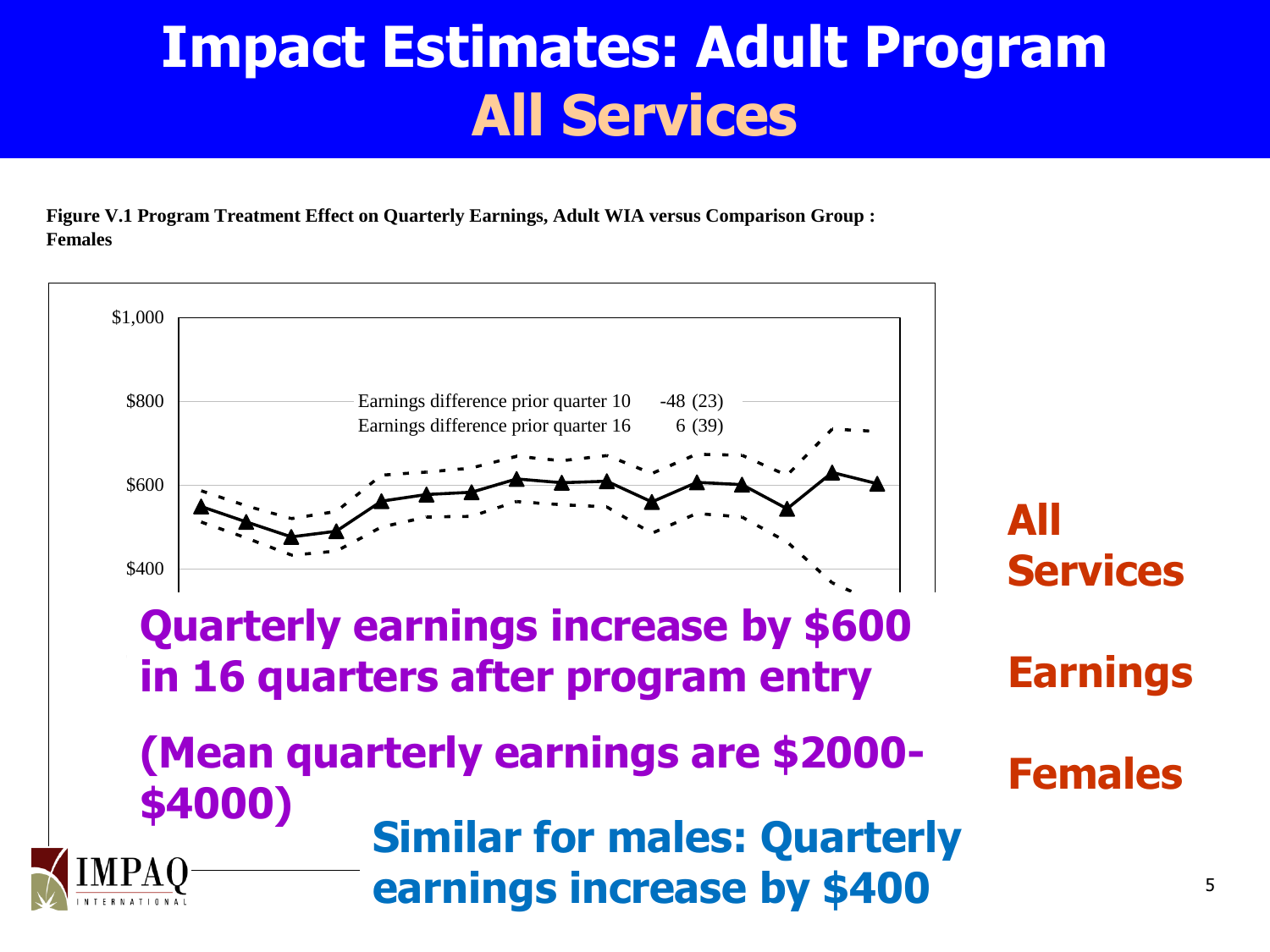# **Specification Test**

- **Specification test: Is comparison group** really comparable?
	- Concern: WIA chooses "high quality" participants
	- Check earnings 4 years before program entry
	- Test result: WIA participants show no evidence that they are advantaged
		- Stable differences do not explain higher post-program earnings

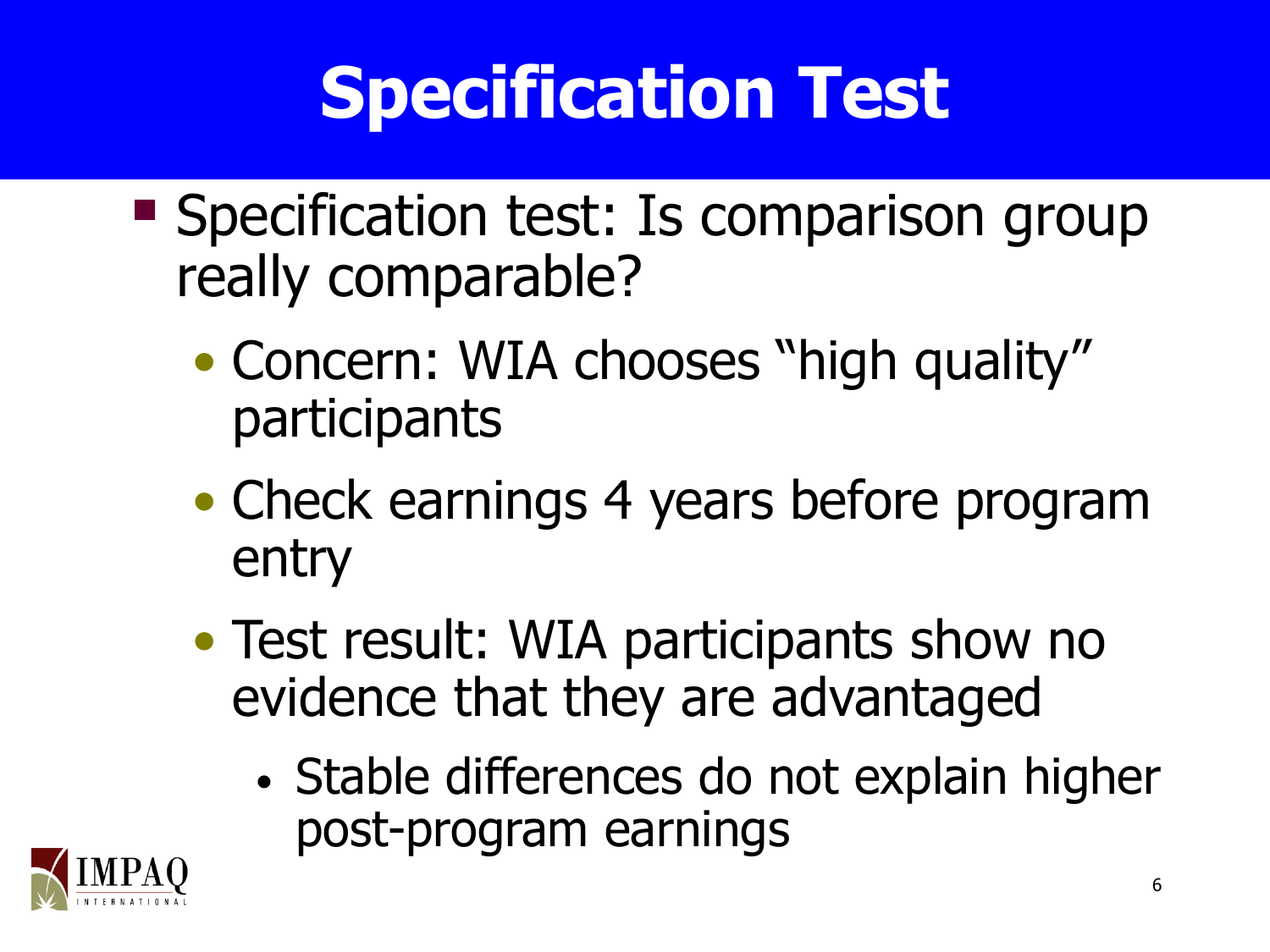### **Impact Estimates: Adult Program Training**

**Figure V.15 Program Treatment Effect on Quarterly Earnings, Adult WIA Training versus Comparison Group : Females**

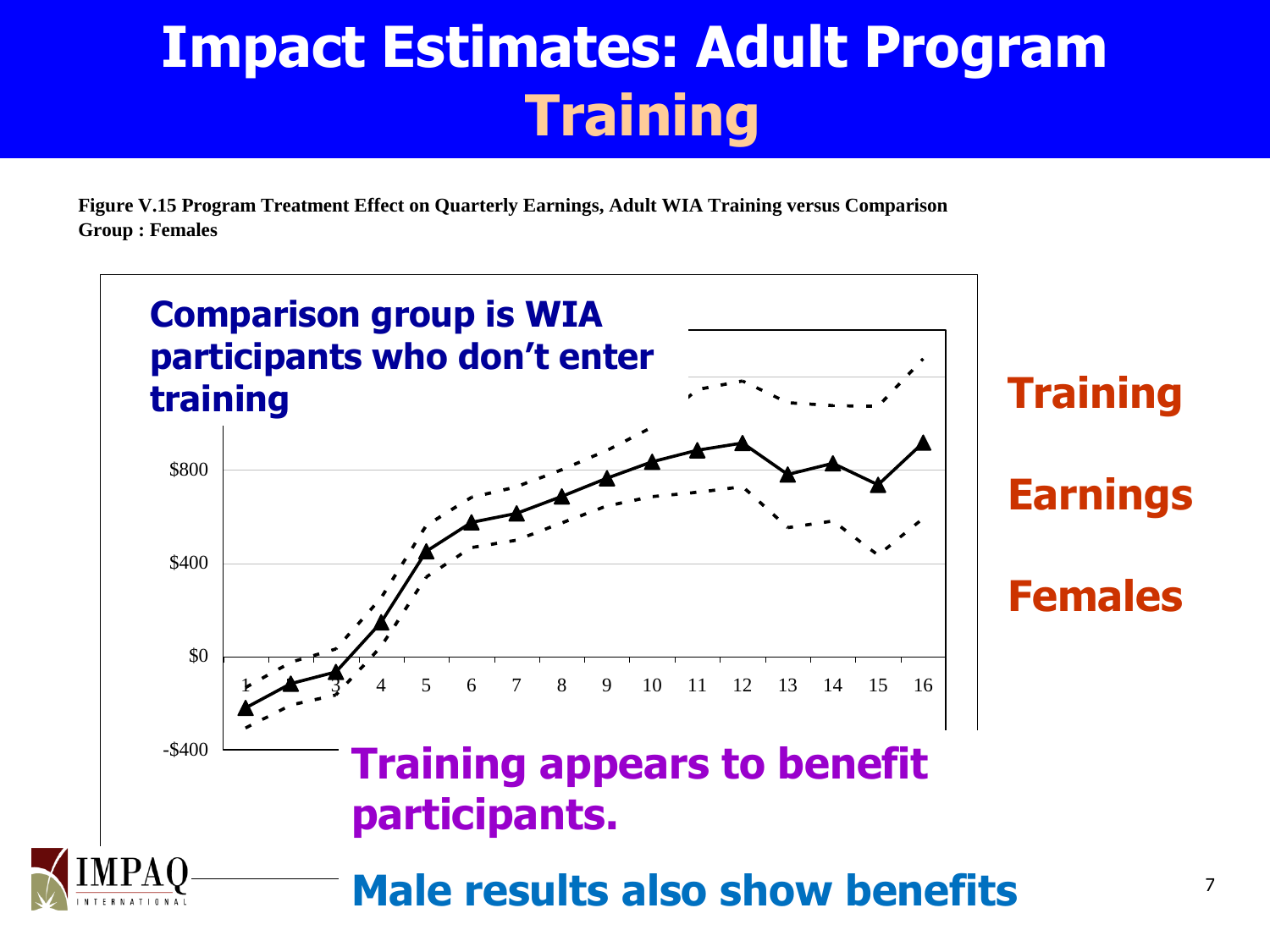#### **Impact Estimates: Dislocated Worker Program All Services**

**Figure VI.1 Program Treatment Effect on Quarterly Earnings, Dislocated Worker WIA versus Comparison Group : Females**

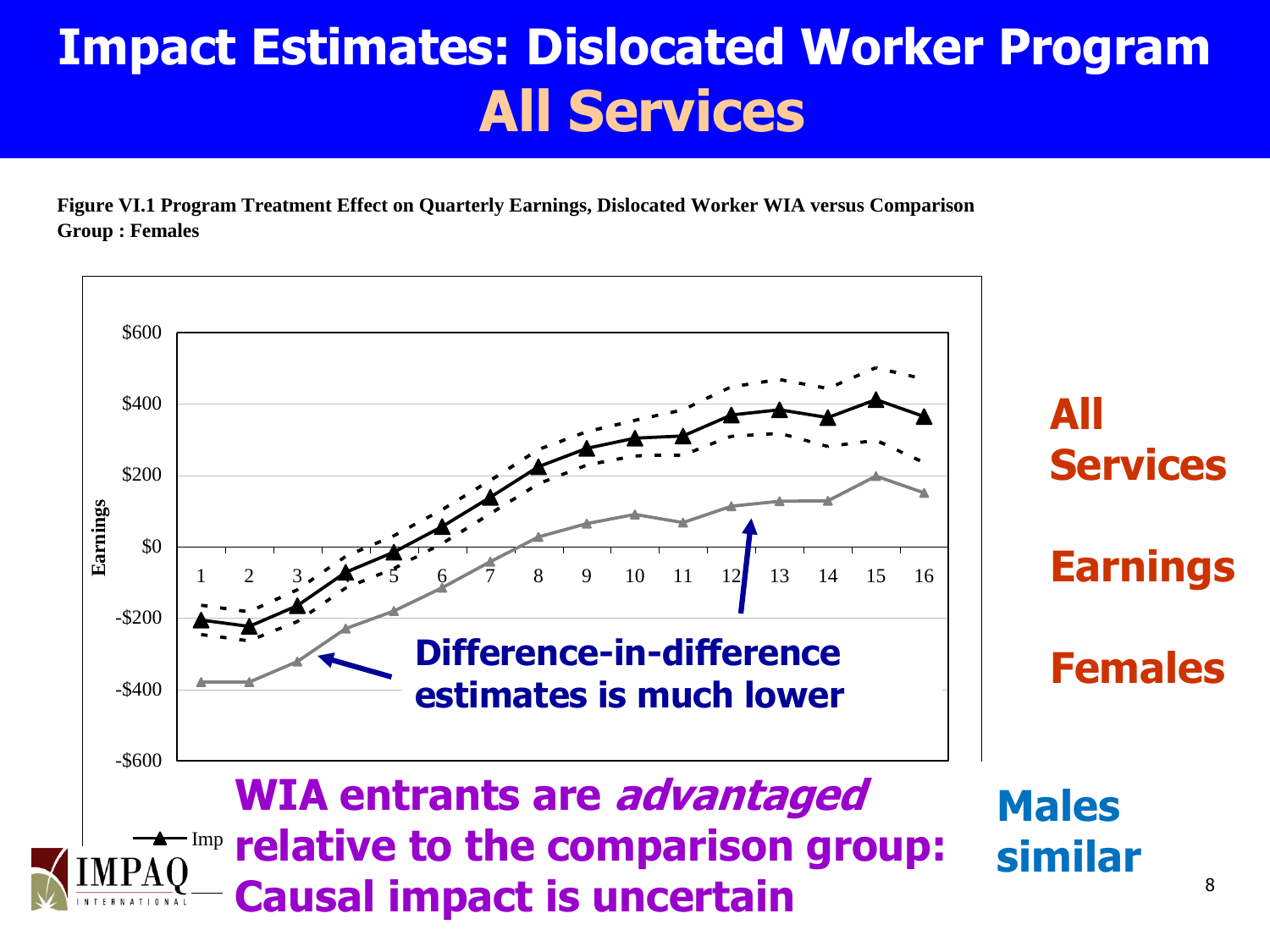#### **Impact Estimates: Dislocated Worker Program Training**

**Figure VI.13 Program Treatment Effect on Quarterly Earnings, Dislocated Worker WIA Training versus Comparison Group : Females**